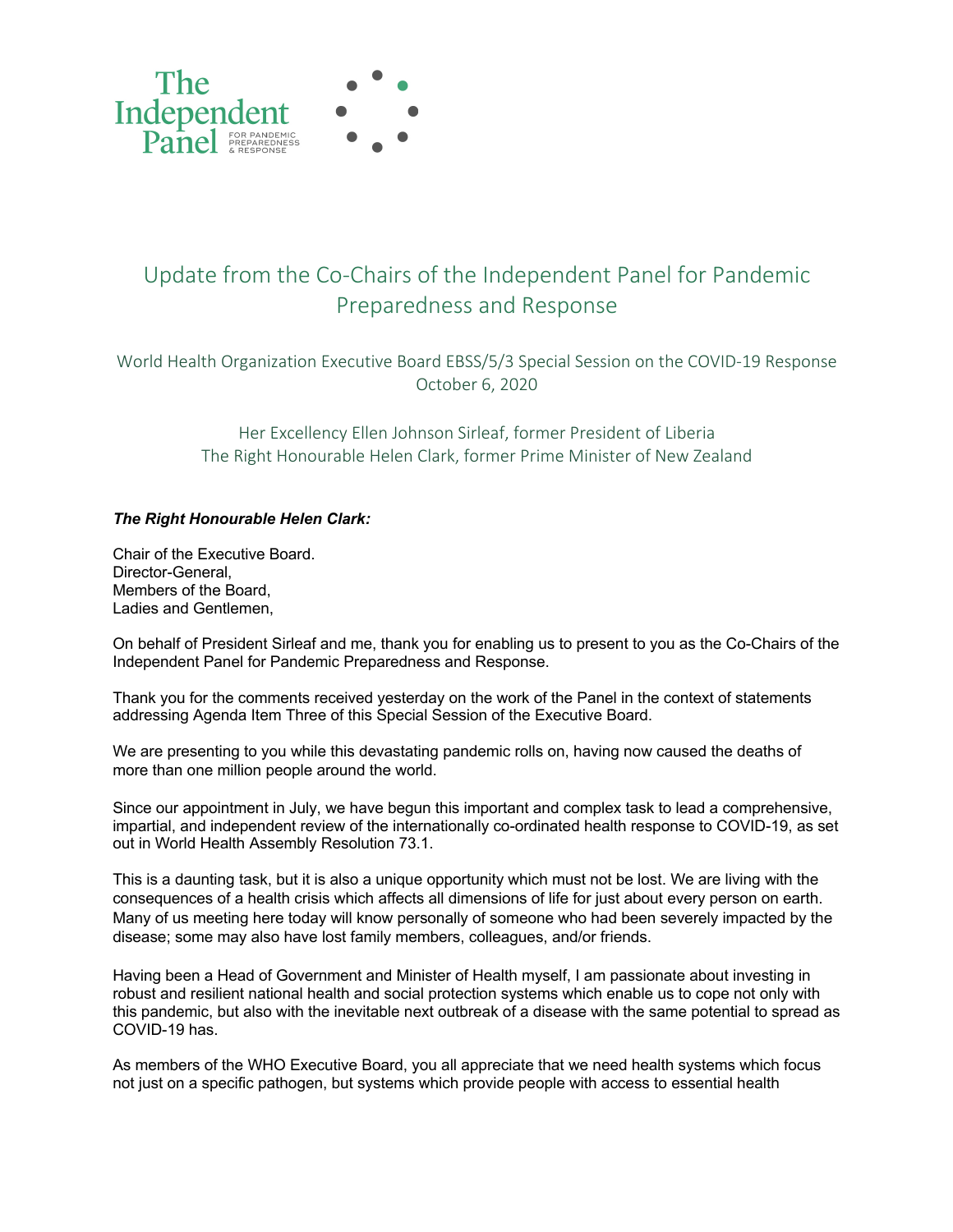services in general – that is, with universal health coverage. We must invest in health systems at large, to enable people to lead healthier lives, no matter where in the world they are.

Let me now hand over to President Sirleaf who will give an account of our Panel's steps thus far, including the determination of its Terms of Reference, the selection of panellists, and the establishment of the Secretariat.

Thereafter, I will then brief you on our first Panel meeting, the development of our plans going forward, and our suggestions for how we can continue to engage with Member States and the broader community concerned with global health and health security.

For now, over to you President Sirleaf.

## *Her Excellency Ellen Johnson Sirleaf:*

Thank you, Prime Minister Clark. Greetings to all of you from Monrovia, Liberia.

Let me also thank the Executive Board for enabling us as Co-Chairs of The Independent Panel to brief you today.

I bring to the work of the Independent Panel the experience of a President who was faced with leading the efforts to fight an unknown enemy: the Ebola virus.

I will speak on three important steps relating to the Independent Panel's formation: the process that went into developing its Terms of Reference, the process used to select the panellists and the diversity of talent and expertise they bring to the task, and the establishment of the Secretariat.

First of all, we based our Terms of Reference on World Health Assembly Resolution 73.1. My Co-Chair and I prepared a draft of the Terms of Reference with support from our advisors and the Secretariat.

We then shared the draft with Member States and requested your comments. We would like to thank all the Member States who provided feedback. We took it into account when finalising the Terms of Reference; these are now available online on The Independent Panel's website.

As you can see from this slide and from our Terms of Reference, we will need to work closely with the Review Committee on the International Health Regulations and the Independent Oversight and Advisory Committee. We have already connected with these bodies at Chair and Secretariat level.

Second, I would like to brief you on the process used to select the panellists.

With the support of our advisors, we considered more than 120 names of excellent potential panel members. We thank Member States for their panel nominations. We had the difficult task of narrowing that list to the 11 who have joined us on the Panel.

When processing your nominations and considering names, we had clear criteria in mind for the skills needed on the Panel.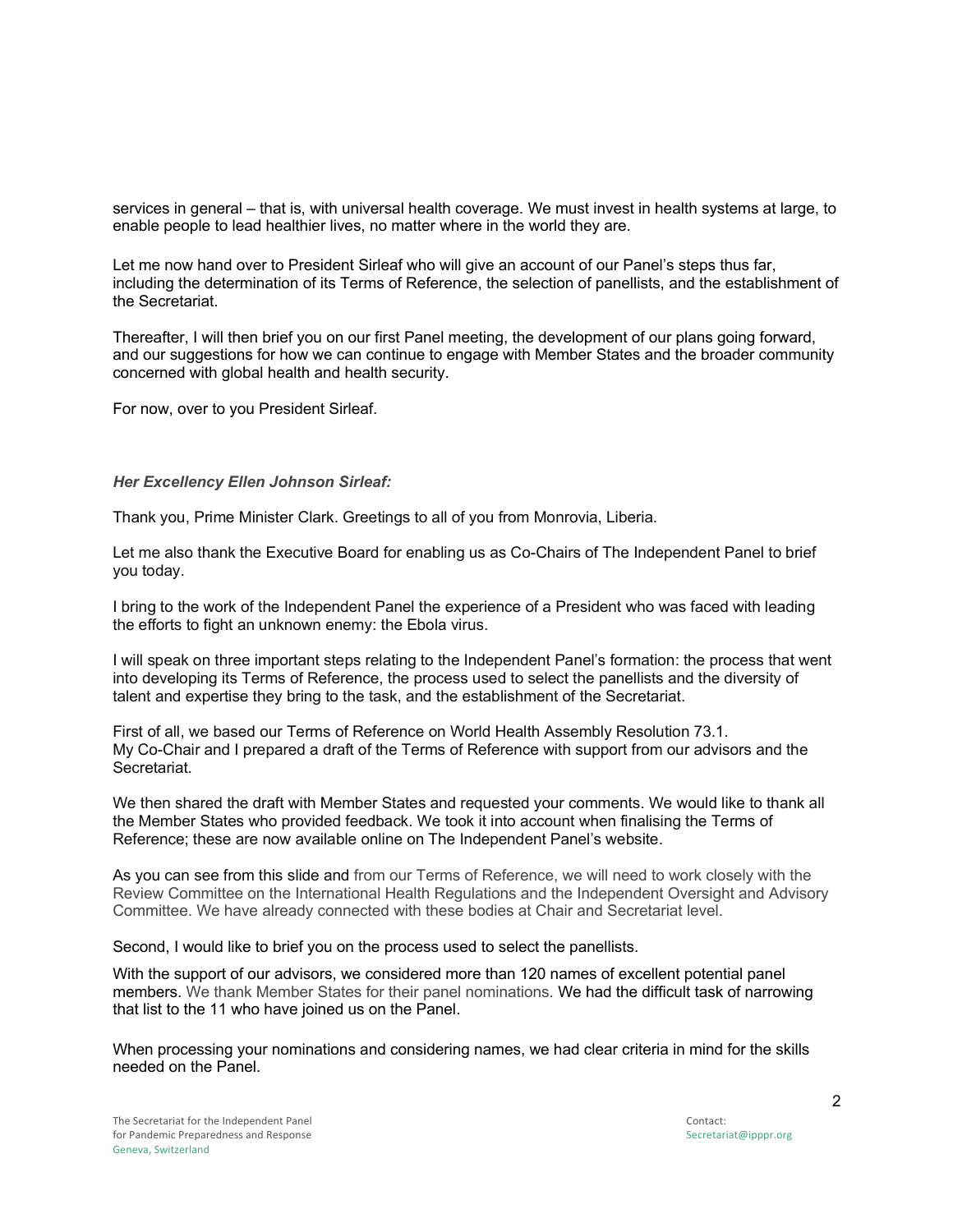There were the criteria set out in the Circular Letter to Member States, such as the importance of selecting independent panellists who are not current political appointees.

We endeavoured to have broad geographical representation to be gender balanced.

Then we wanted specific competencies and skill sets represented, including clinical and research expertise and experience of steering national health systems, but also relevant additional competencies in economics, diplomacy and knowledge of the international system, and experience of working directly with communities affected by disease outbreaks.

Such skills and experience are needed in the ongoing response to COVID-19 around the world, and it is important that they are represented on the Panel.

We are pleased to have chosen eleven exceptional panellists representing a wealth of experience and technical expertise in leadership, global health, public administration, and in leading response to difficult disease outbreaks and crises; economics; the wellbeing of girls and women; in national and international health policy and in investigating some of the first known clusters of COVID-19.

This is an excellent team of esteemed and independent people from around the world with the wide mix of skills we sought, and comprised of seven women and six men.

It is a strong, diverse, and independent panel, and it is now poised to ask the hard questions. Its work will be informed by and draw from additional knowledge and expertise of Member States and the wider health, scientific, and civil society communities.

Finally, I want to cover the establishment of the Secretariat.

We have a Secretariat led by Anders Nordström which is now supporting the work of the panel. It too is made up of people with diverse skillsets from around the world.

Ensuring the independence of the work of the Panel is important. The Secretariat therefore has its own office outside WHO. It is financed exclusively by assessed contributions by Members States. The Secretariat reports directly to us, the Co-Chairs of the Independent Panel.

The Secretariat will support us to engage with Member States on the Independent Panel's plans and work in the weeks and months ahead.

Your knowledge and suggestions are most welcome and important, and we will continue to engage with Member States regularly.

I now hand over to my Co-Chair, Right Honourable Helen Clark, to talk more about our first Panel meeting and our next steps, including how you might help us achieve our objectives.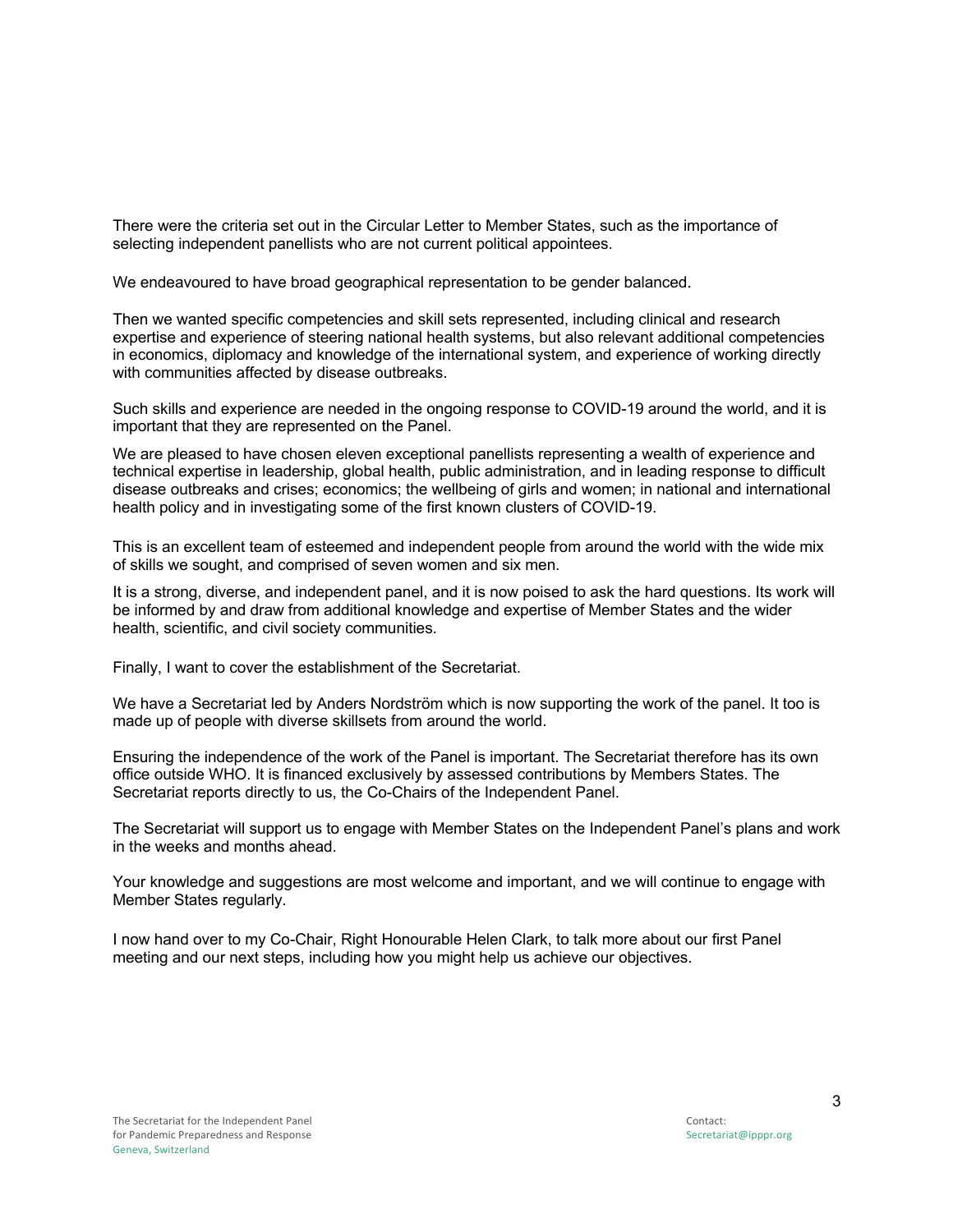## *The Right Honourable Helen Clark:*

Thank you, President Sirleaf.

I will now give an overview of the first Panel meeting, held virtually on the  $17<sup>th</sup>$  of September.

All panel members attended, and it was a productive meeting.

We first reflected on our experiences with the pandemic, and how that informs our work as panellists. Panel members shared personal stories of how they and their families had been impacted by the pandemic, including by the death of family members.

Each said not only that they felt honoured to be part of the work, but also that there were deeply committed to reviewing the international response and making recommendations for the future. We finished the meeting knowing that the Panel as a collective is approaching the complex task set out in the Resolution 73.1 and the Terms of Reference in a genuine and serious manner.

The Panel agreed that, as is set out in the Terms of Reference, we will focus on coming to an objective understanding of the key events which have led to the pandemic and where it stands today, and distill lessons learned from that on which we will base our recommendations.

The Panel agrees that the recommendations we make should be practical and able to be implemented. These recommendations could help with course correction as the pandemic continues, whilst also contributing to better preparedness for the next potential pandemic.

At this inaugural meeting, the Panel agreed to focus on three main themes of enquiry:

- Changing for the future: developing an analysis and vision for a robust and strengthened international system equipped to support effective pandemic preparedness and response;
- Reviewing the present: providing an analysis of the present response to the COVID-19 pandemic from the initial phase through to the present, including the global alerts, the spread, country responses, and wider societal impacts; and
- Learning from the past: lessons from previous outbreaks and pandemics, to help understand why SARS-CoV-2 spread globally and had such an impact, including the characteristics of the response of the World Health Organization and of relevant institutional and national responses.

We as a Panel, with the support of our advisors and secretariat, have been busy structuring these themes into a detailed Programme of Work.

We look forward to sharing this Programme with you shortly.

At this first meeting, the Panel also discussed its methods of work.